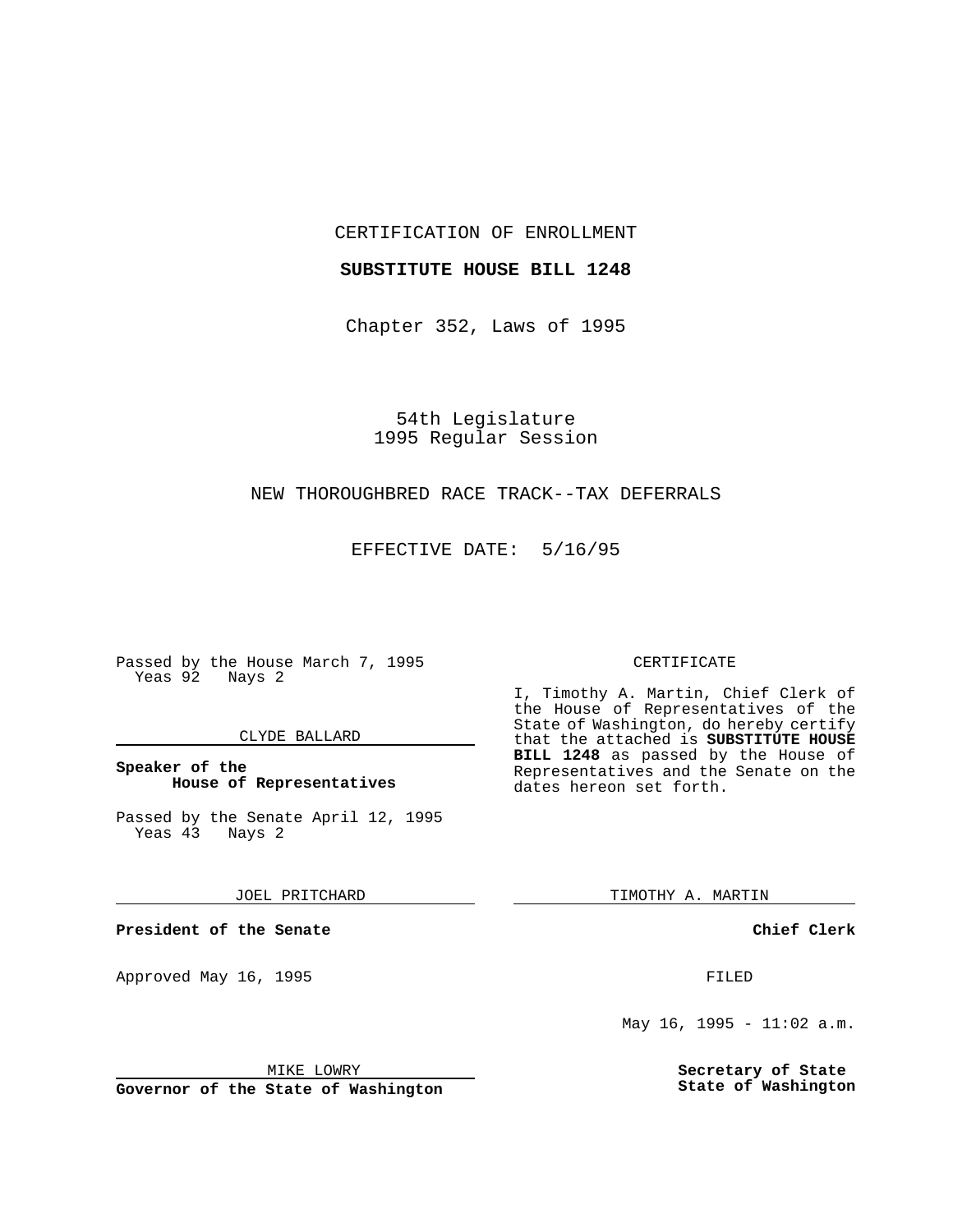# **SUBSTITUTE HOUSE BILL 1248** \_\_\_\_\_\_\_\_\_\_\_\_\_\_\_\_\_\_\_\_\_\_\_\_\_\_\_\_\_\_\_\_\_\_\_\_\_\_\_\_\_\_\_\_\_\_\_

\_\_\_\_\_\_\_\_\_\_\_\_\_\_\_\_\_\_\_\_\_\_\_\_\_\_\_\_\_\_\_\_\_\_\_\_\_\_\_\_\_\_\_\_\_\_\_

# AS AMENDED BY THE SENATE

Passed Legislature - 1995 Regular Session

## **State of Washington 54th Legislature 1995 Regular Session**

**By** House Committee on Trade & Economic Development (originally sponsored by Representatives Van Luven, G. Fisher, Boldt, Carrell, Campbell, Mason, Ebersole, B. Thomas, Cairnes, Radcliff, Cooke, Chandler, Mielke, Ballasiotes, Robertson, Mitchell, Schoesler, Appelwick, Sheldon, Costa, Morris, Basich and Conway)

Read first time 02/07/95.

1 AN ACT Relating to tax deferrals for a new thoroughbred race track 2 facility; adding a new chapter to Title 82 RCW; and declaring an 3 emergency.

4 BE IT ENACTED BY THE LEGISLATURE OF THE STATE OF WASHINGTON:

5 NEW SECTION. **Sec. 1.** Unless the context clearly requires 6 otherwise, the definitions in this section apply throughout this 7 chapter.

8 (1) "Applicant" means a person applying for a tax deferral under 9 this chapter.

10 (2) "Person" has the meaning given in RCW 82.04.030.

11 (3) "Department" means the department of revenue.

 (4) "Investment project" means construction of buildings, site preparation, and the acquisition of related machinery and equipment when the buildings, machinery, and equipment are to be used in the operation of a new thoroughbred race track.

16 (5) "New thoroughbred race track" means a site for thoroughbred 17 horse racing located west of the Cascade mountains on which 18 construction is commenced prior to July 1, 1998.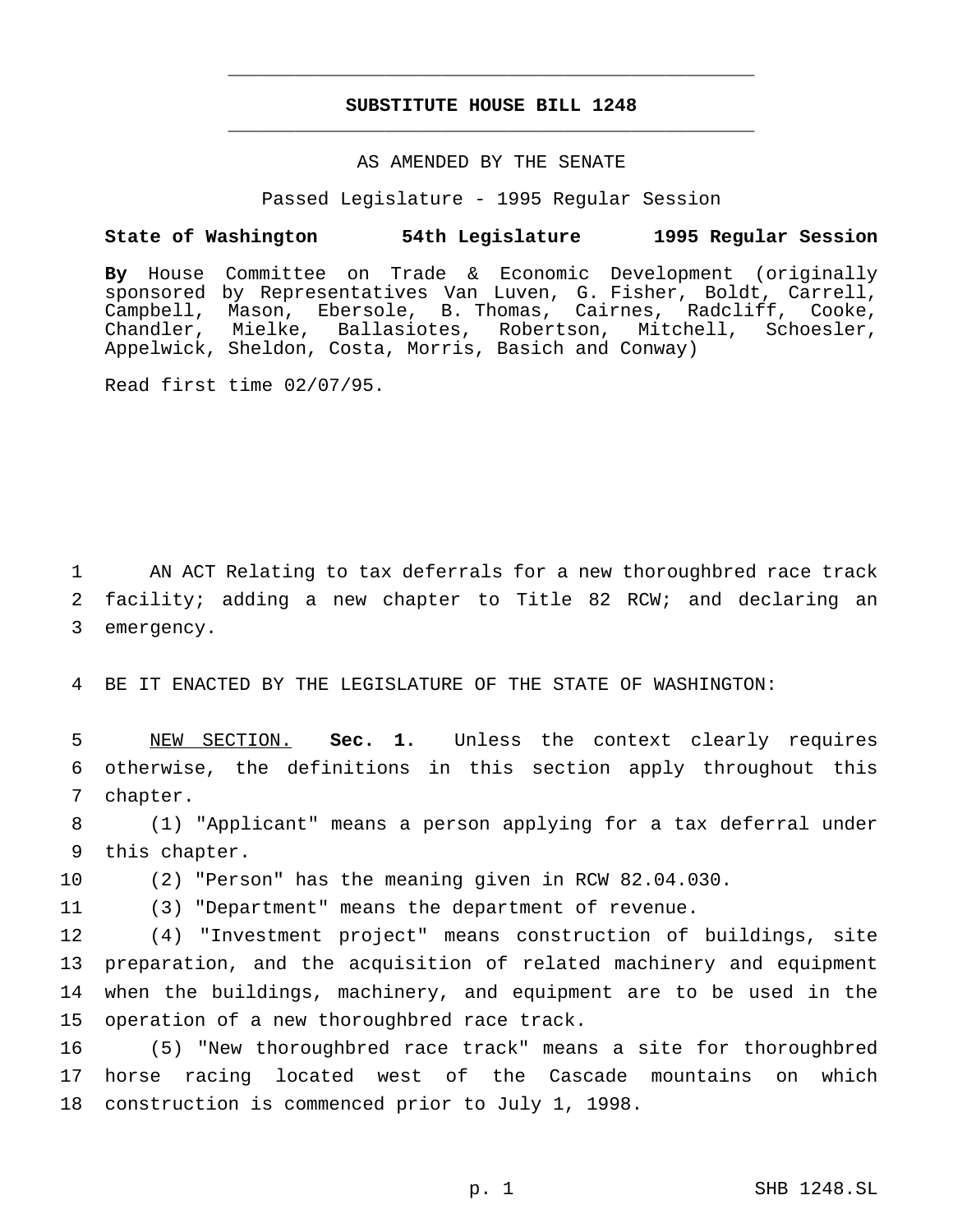(6) "Buildings" means only those new structures such as ticket offices, concession areas, grandstands, stables, and other structures that are an essential or an integral part of a thoroughbred race track. If a building is used partly for use as an essential or integral part of a thoroughbred race track and partly for other purposes, the applicable tax deferral shall be determined by apportionment of the costs of construction under rules adopted by the department.

 (7) "Machinery and equipment" means all fixtures, equipment, and support facilities that are an integral and necessary part of a thoroughbred race track.

 (8) "Recipient" means a person receiving a tax deferral under this chapter.

 (9) "Certificate holder" means an applicant to whom a tax deferral certificate has been issued.

 (10) "Operationally complete" means constructed or improved to the point of being functionally useable for thoroughbred horse racing.

 (11) "Initiation of construction" means that date upon which on-site construction commences.

 NEW SECTION. **Sec. 2.** Application for deferral of taxes under this chapter shall be made to the department in a form and manner prescribed by the department. The application shall contain information regarding the location of the investment project, estimated or actual costs, time schedules for completion and operation, and other information required by the department. The department shall rule on the application within sixty days.

 NEW SECTION. **Sec. 3.** (1) The department shall issue a sales and use tax deferral certificate for state and local sales and use taxes due under chapters 82.08, 82.12, and 82.14 RCW on each investment project. The use of the certificate shall be governed by rules established by the department.

(2) This section shall expire July 1, 1998.

 NEW SECTION. **Sec. 4.** (1) The recipient shall begin paying the deferred taxes in the fifth year after the date certified by the department as the date on which the investment project is operationally complete. The first payment is due on December 31st of the fifth calendar year after such certified date, with subsequent annual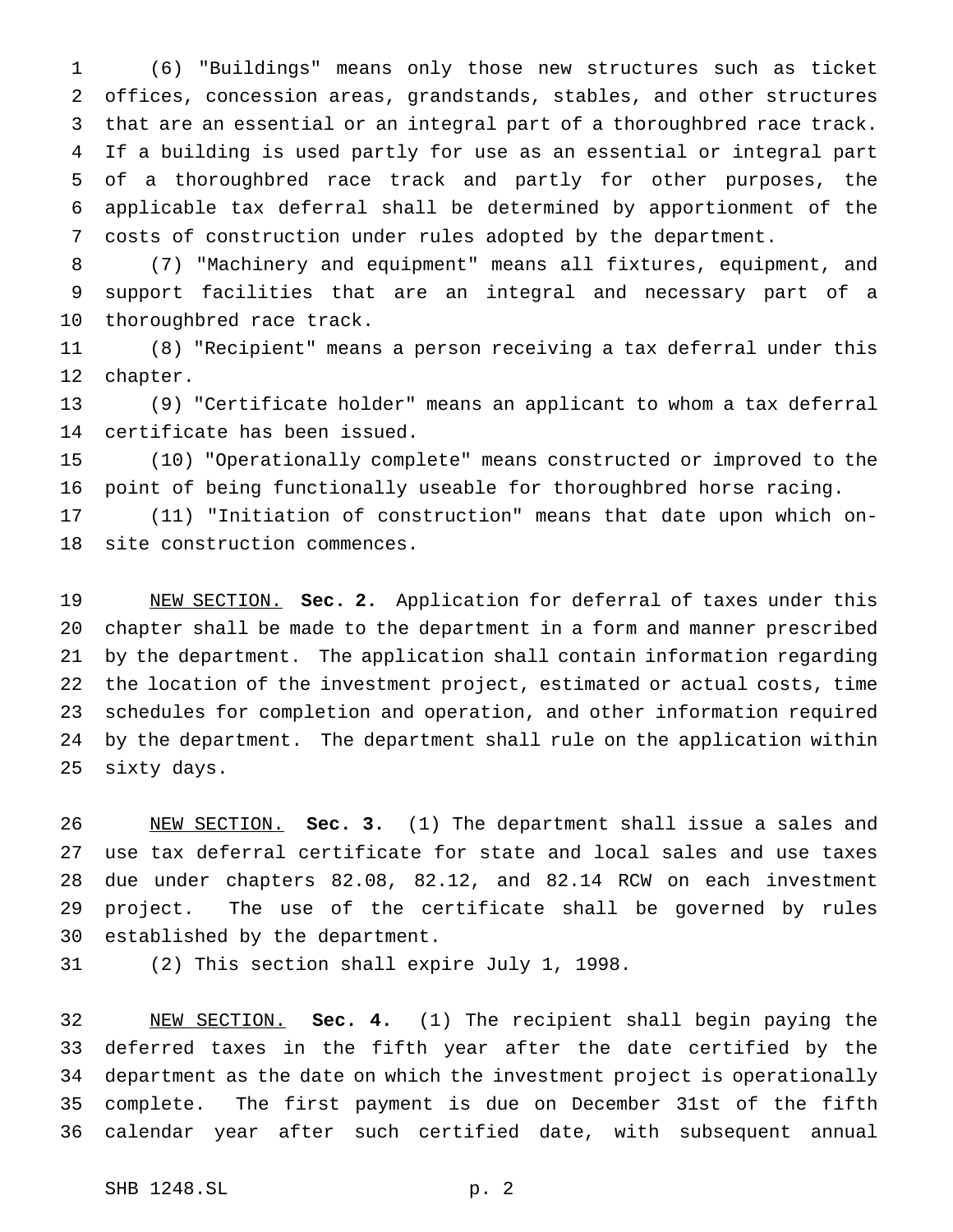payments due on December 31st of the following nine years with amounts of payment scheduled as follows:

| 3          | Repayment Year | % of Deferred Tax Repaid |
|------------|----------------|--------------------------|
| 4          | $\mathbf 1$    | 10%                      |
| 5          | $\overline{2}$ | 10%                      |
| $\epsilon$ | 3              | 10%                      |
| 7          | 4              | 10%                      |
| 8          | 5              | 10%                      |
| 9          | 6              | 10%                      |
| 10         | 7              | 10%                      |
| 11         | 8              | 10%                      |
| 12         | 9              | 10%                      |
| 13         | 10             | 10%                      |

 (2) The department may authorize an accelerated repayment schedule upon request of the recipient.

 (3) Interest shall not be charged on any taxes deferred under this chapter for the period of deferral, although all other penalties and interest applicable to delinquent excise taxes may be assessed and imposed for delinquent payments under this chapter. The debt for deferred taxes is not extinguished by insolvency or other failure of the recipient.

 NEW SECTION. **Sec. 5.** Chapter 82.32 RCW applies to the administration of this chapter.

 NEW SECTION. **Sec. 6.** Applications and any other information received by the department under this chapter is not confidential and is subject to disclosure.

 NEW SECTION. **Sec. 7.** If any provision of this act or its application to any person or circumstance is held invalid, the remainder of the act or the application of the provision to other persons or circumstances is not affected.

 NEW SECTION. **Sec. 8.** Sections 1 through 7 of this act shall constitute a new chapter in Title 82 RCW.